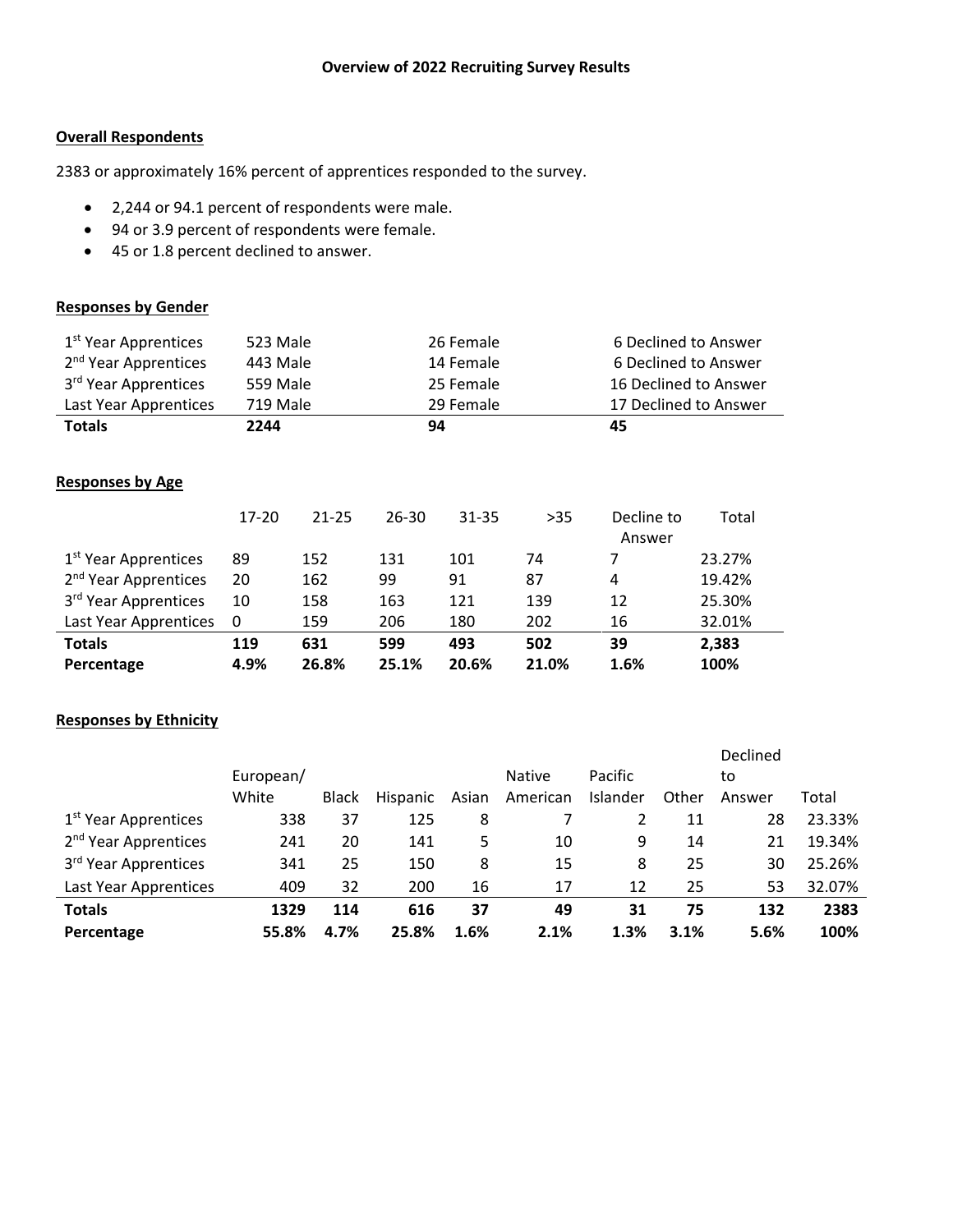#### **What region of the country do you attend Apprenticeship at currently?**

|                                  | Region | Region | Region | Region | Region | Region | Region |        |
|----------------------------------|--------|--------|--------|--------|--------|--------|--------|--------|
|                                  |        |        | 3      | 4      | 5      | 6      |        | Total  |
| 1 <sup>st</sup> Year Apprentices | 65     | 43     | 72     | 96     | 51     | 17     | 209    | 23.20% |
| 2 <sup>nd</sup> Year Apprentices | 46     | 27     | 46     | 74     | 65     | 6      | 200    | 19.47% |
| 3 <sup>rd</sup> Year Apprentices | 46     | 35     | 65     | 93     | 80     | 11     | 272    | 25.26% |
| Last Year Apprentices            | 64     | 36     | 45     | 112    | 72     | 17     | 418    | 32.06% |
| <b>Totals</b>                    | 221    | 141    | 228    | 375    | 268    | 51     | 1099   | 2,383  |
| Percentage                       | 9.3%   | 5.9%   | 9.6%   | 15.7%  | 11.2%  | 2.2%   | 46.1%  | 100.0% |

Region 1 - NY, NJ, CT, MY, DE, MA, NH, VT, ME, New Brunswick (Canada)

Region 2 - VA, TN, NC, SC, GA, AL, MS, LA, FL

Region 3 - KY, WV, PA, OH, IN

Region 4 - WI, MI, IL, Manitoba (Canada)

Region 5 - CO, NE, KS, MO, AR, TX, NM, OK

Region 6 - IA, MN, SD, ND, MT, WY, ID, Alberta (Canada), Saskatchewan (Canada)

Region 7 - AZ, AK, British Columbia (Canada), HI, WA, OR, CA, NV, UT

### **How did you hear of the Sheet Metal Trade?**

|                                  |           | School    |      |          | Magazine/ |      |           |        |        |
|----------------------------------|-----------|-----------|------|----------|-----------|------|-----------|--------|--------|
|                                  | Friend or | Guidance  | Job  | Website/ | Radio     | T.V. | Newspaper | Sports |        |
|                                  | Family    | Counselor | Fair | Internet | Ad        | Ad   | Ad        | Event  | Total  |
| 1 <sup>st</sup> Year Apprentices | 471       | 21        | 10   | 32       | 4         | 1    | 0         | 0      | 23.31% |
| 2 <sup>nd</sup> Year Apprentices | 392       | 22        | 14   | 19       | 3         |      | 4         | 2      | 19.77% |
| 3 <sup>rd</sup> Year Apprentices | 474       | 27        | 31   | 31       | 6         | 3    | 3         | 1      | 24.91% |
| Last Year Apprentices            | 656       | 24        | 25   | 24       |           |      | 2         | 0      | 32.00% |
| <b>Totals</b>                    | 1,993     | 94        | 80   | 106      | 20        |      | 9         | 3      | 2,312  |
| Percentage                       | 86.2%     | 4.0%      | 3.4% | 4.5%     | 0.8%      | 0.3% | 0.4%      | 0.1%   | 100%   |

### **Why did you decide to enter the Sheet Metal Trade?**

|                                  | Health          |            | <b>Skilled Craft</b> |       |
|----------------------------------|-----------------|------------|----------------------|-------|
|                                  | <b>Benefits</b> | Retirement | <b>Training</b>      | Wages |
| 1 <sup>st</sup> Year Apprentices | 344             | 354        | 418                  | 402   |
| 2 <sup>nd</sup> Year Apprentices | 297             | 291        | 320                  | 352   |
| 3rd Year Apprentices             | 390             | 391        | 430                  | 474   |
| Last Year Apprentices            | 474             | 475        | 523                  | 610   |
| <b>Totals</b>                    | 1,505           | 1,511      | 1,691                | 1,838 |
| Percentage                       | 65.8%           | 66.1%      | 74.0%                | 80.4% |
| (2,284 responses)                |                 |            |                      |       |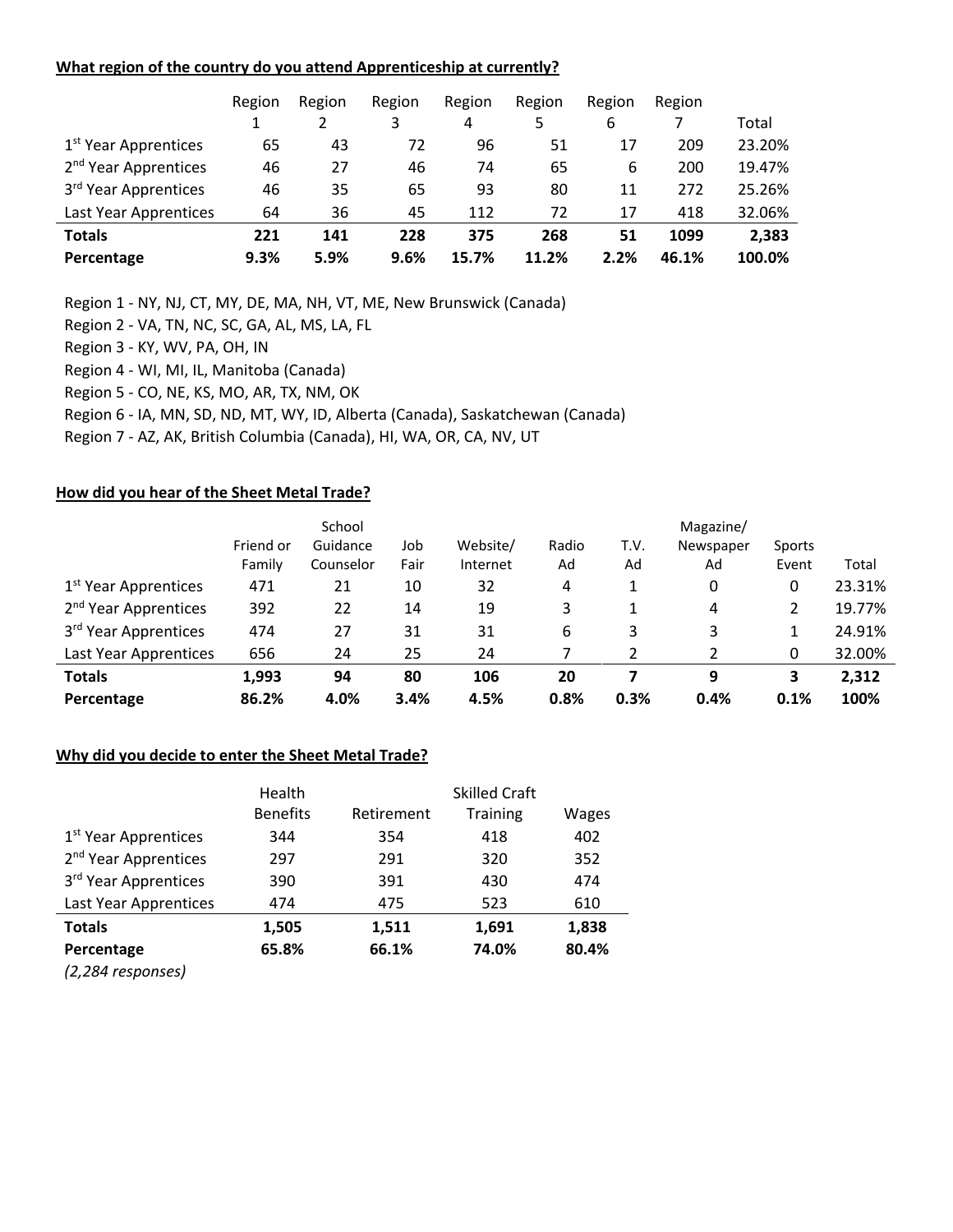#### **How can we improve on trade awareness?**

|                                  |          | Recruiting       | Social | Media          | Print          | School<br>Guidance |
|----------------------------------|----------|------------------|--------|----------------|----------------|--------------------|
|                                  | Websites | <b>Materials</b> | Media  | Advertisements | Advertisements | Counselor          |
| 1 <sup>st</sup> Year Apprentices | 186      | 217              | 382    | 232            | 75             | 278                |
| 2 <sup>nd</sup> Year Apprentices | 172      | 181              | 299    | 190            | 80             | 251                |
| 3 <sup>rd</sup> Year Apprentices | 227      | 258              | 446    | 298            | 122            | 362                |
| Last Year Apprentices            | 280      | 283              | 512    | 322            | 136            | 421                |
| <b>Totals</b>                    | 865      | 939              | 1659   | 1042           | 413            | 1312               |
| Percentage                       | 37.3%    | 40.5%            | 71.6%  | 44.9%          | 17.8%          | 56.6%              |

*(2,317 responses)*

### **How/where could we advertise to recruit applicants your age with similar interests?**

- The most common responses were:
- Social Media- Facebook, Instagram, Snapchat, YouTube, Reddit, etc.
- Radio Ads Pandora, Spotify, etc.
- Television Ads Streaming Services
- High Schools and community colleges
- Sporting Events
- Career Fairs
- Gyms, Bars

### **What would you liked to have known about the trade before you entered?**

|                                  | Ability to    |           |            | Ability to Gain        |            |                  |  |
|----------------------------------|---------------|-----------|------------|------------------------|------------|------------------|--|
|                                  | Leadership    | Work with | Variety of | Ability to Earn        | Continuing | Diversity of the |  |
|                                  | Opportunities | Hands     | Work       | <b>College Credits</b> | Education  | Trade            |  |
| 1 <sup>st</sup> Year Apprentices | 171           | 88        | 326        | 158                    | 182        | 21               |  |
| 2 <sup>nd</sup> Year Apprentices | 118           | 88        | 283        | 120                    | 148        | 165              |  |
| 3 <sup>rd</sup> Year Apprentices | 146           | 123       | 366        | 200                    | 196        | 246              |  |
| Last Year Apprentices            | 216           | 150       | 438        | 218                    | 237        | 290              |  |
| <b>Totals</b>                    | 651           | 449       | 1413       | 696                    | 763        | 722              |  |
| Percentage                       | 27.8%         | 19.1%     | 60.3%      | 29.7%                  | 32.6%      | 30.8%            |  |
| (2,340 responses)                |               |           |            |                        |            |                  |  |

### **What would have improved your training experience?**

|                                  | Faster | More<br>technology | More one on<br>one training | More on the job<br>training | Nothing |
|----------------------------------|--------|--------------------|-----------------------------|-----------------------------|---------|
| 1 <sup>st</sup> Year Apprentices | 92     | 128                | 228                         | 202                         | 136     |
| 2 <sup>nd</sup> Year Apprentices | 80     | 130                | 200                         | 170                         | 90      |
| 3 <sup>rd</sup> Year Apprentices | 102    | 206                | 289                         | 231                         | 87      |
| Last Year Apprentices            | 137    | 263                | 311                         | 275                         | 108     |
| <b>Totals</b>                    | 411    | 727                | 1028                        | 878                         | 421     |
| Percentage                       | 18.1%  | 32.1%              | 45.4%                       | 38.8%                       | 18.6%   |
| $(2.20 \times 10^{-11})$         |        |                    |                             |                             |         |

*(2,260 responses)*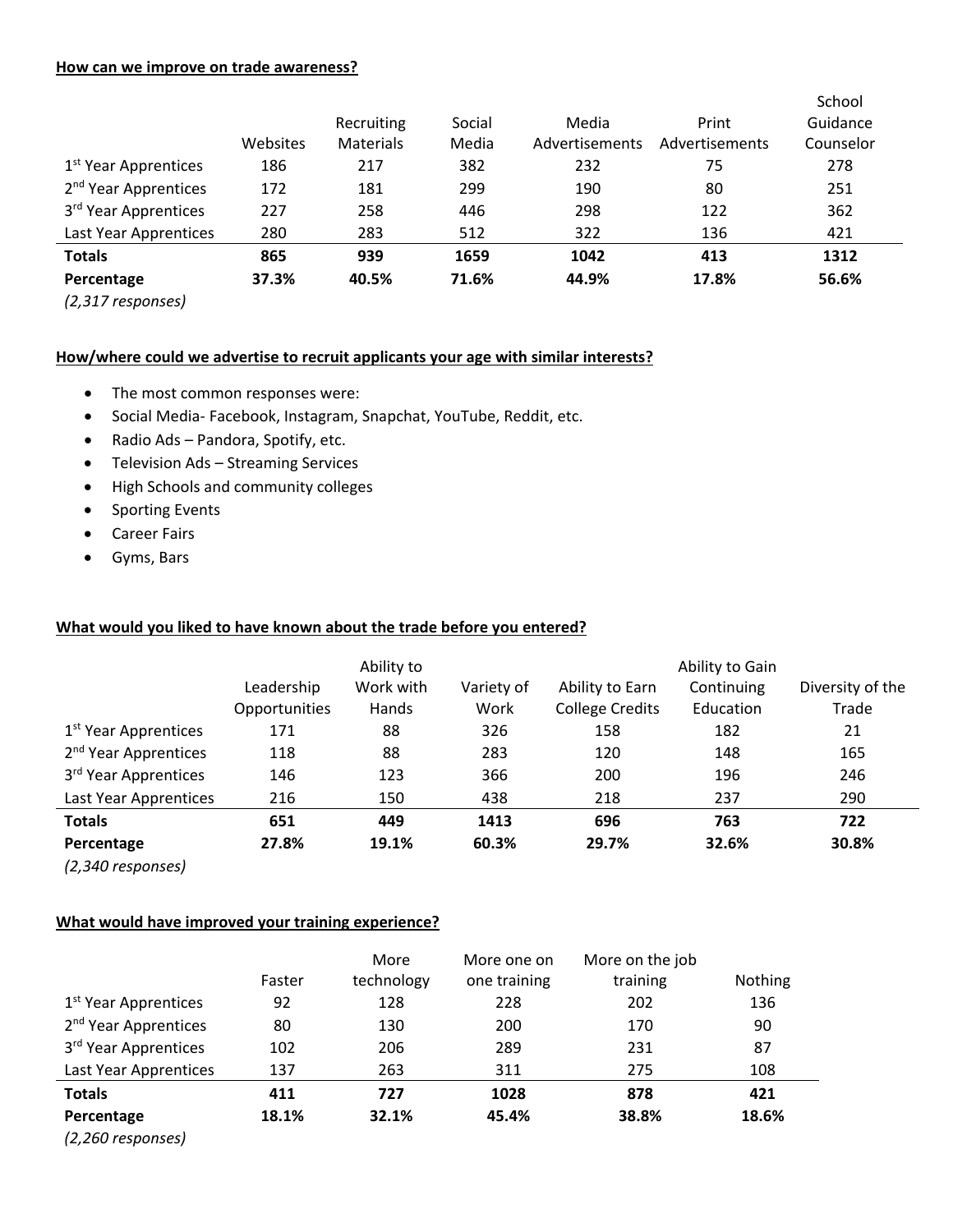# **What attracted you to the Sheet Metal Trade?**

|                                  | Health<br>Skilled craft |            |          |       |        | School |           |  |
|----------------------------------|-------------------------|------------|----------|-------|--------|--------|-----------|--|
|                                  | <b>Benefits</b>         | Retirement | training | Wages | Family | Friend | Counselor |  |
| 1 <sup>st</sup> Year Apprentices | 366                     | 379        | 406      | 432   | 201    | 153    | 11        |  |
| 2 <sup>nd</sup> Year Apprentices | 310                     | 302        | 303      | 372   | 149    | 120    | 16        |  |
| 3 <sup>rd</sup> Year Apprentices | 411                     | 414        | 393      | 492   | 184    | 127    | 18        |  |
| Last Year Apprentices            | 491                     | 502        | 493      | 610   | 242    | 188    | 24        |  |
| <b>Totals</b>                    | 1578                    | 1597       | 1595     | 1906  | 776    | 588    | 69        |  |
| Percentage                       | 67.1%                   | 67.9%      | 67.8%    | 81.1% | 33.0%  | 25.0%  | 2.9%      |  |
| (2,350 responses)                |                         |            |          |       |        |        |           |  |

### **Would you recommend a sheet metal apprenticeship to a friend?**

|                                  |       |      | If no, | Personal | Work not | Lack of | Work        |
|----------------------------------|-------|------|--------|----------|----------|---------|-------------|
|                                  | Yes   | No   | why?   | reasons  | steady   | mentors | environment |
| 1 <sup>st</sup> Year Apprentices | 521   | 25   |        | 10       | 26       | 23      | 17          |
| 2 <sup>nd</sup> Year Apprentices | 417   | 33   |        | 14       | 34       | 19      | 17          |
| 3rd Year Apprentices             | 539   | 49   |        | 8        | 38       | 29      | 32          |
| Last Year Apprentices            | 625   | 57   |        | 13       | 45       | 39      | 35          |
| Total                            | 2102  | 164  |        | 45       | 143      | 110     | 101         |
| Percentage                       | 88.8% | 6.9% |        | 1.9%     | 6.0%     | 4.6%    | 4.2%        |
|                                  |       |      |        |          |          |         |             |

*(2,367 Responses)*

# **Would you recommend the Sheet Metal Trade to others?**

|                                  | Yes   | No   |
|----------------------------------|-------|------|
| 1 <sup>st</sup> Year Apprentices | 528   | 29   |
| 2 <sup>nd</sup> Year Apprentices | 433   | 34   |
| 3 <sup>rd</sup> Year Apprentices | 562   | 47   |
| Last Year Apprentices            | 712   | 51   |
| <b>Total</b>                     | 2235  | 161  |
| Percentage                       | 93.9% | 6.1% |
| (2,378 Responses)                |       |      |